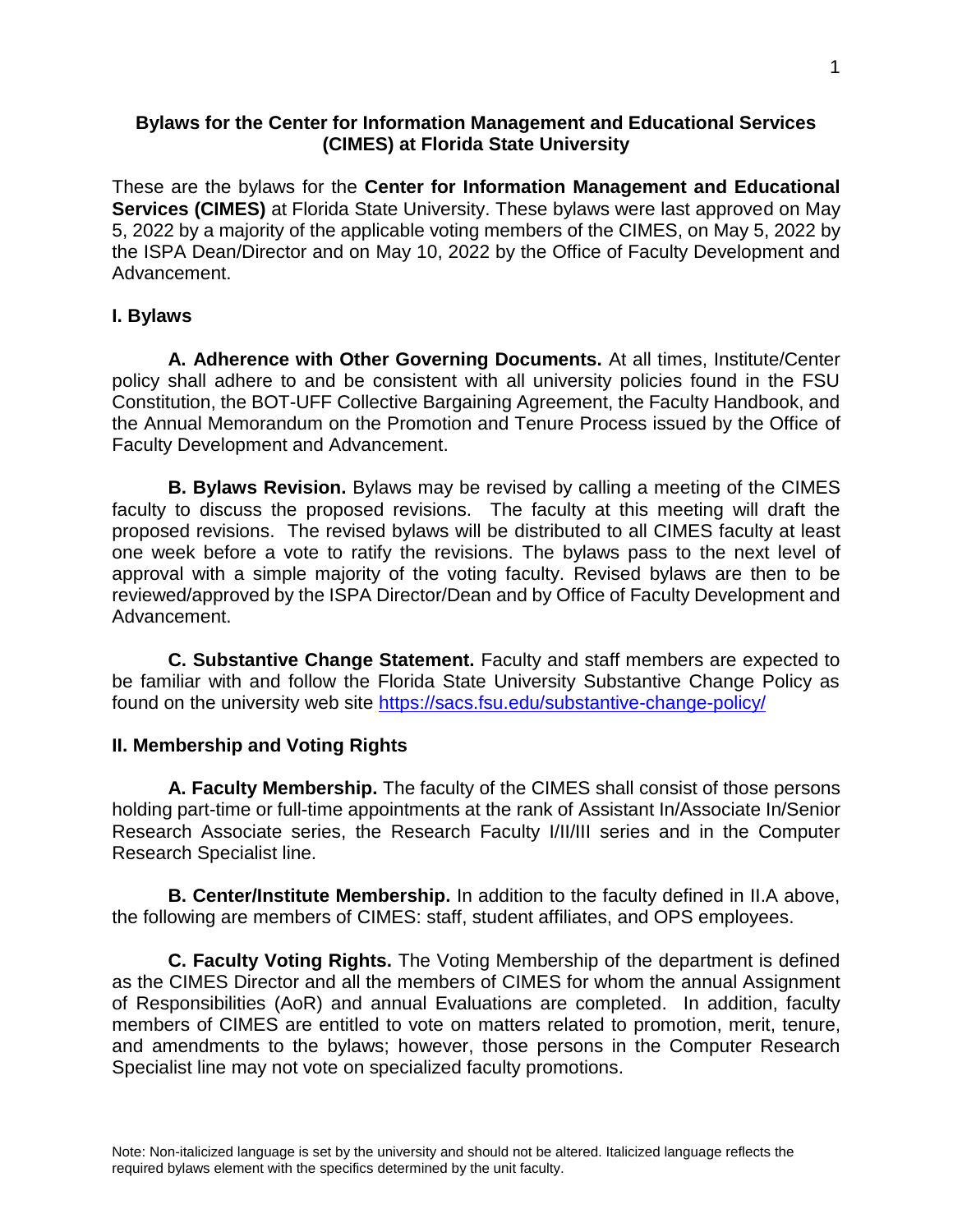**D. Non-faculty Voting Rights.** The only members of CIMES with voting privileges on any of the issues in this document are the faculty affiliates whose lines are assigned to CIMES.

### **III. Organization and Governance**

**A. Faculty Meetings.** The CIMES Director may call a faculty meeting at any time. In addition, the CIMES Director will call a faculty meeting if two or more faculty requests a meeting for a specific purpose.

**B. Director Selection.** In the event the CIMES Director will be vacating their position, the outgoing Director will make a recommendation as to their replacement to the ISPA Director/Dean for consideration. A search committee may be formed to assist in the recruitment and screening of applicants. Bargaining unit vacancies shall be advertised through appropriate professional channels unless a waiver of announcement has been approved.

**C. Leadership and Committees.** Leadership at CIMES consists of:

I. The Director - His or her duties include:

- Responsible for meeting administrative obligations of CIMES
- Taking the lead in matters that concern the collective welfare of CIMES
- Assigning duties to each specialized faculty members whose line is assigned to CIMES via Assignment of Responsibilities
- Performing calendar year annual evaluations based on the quality of the work performed by the specialized faculty member. Contributions to teaching, research and service are considered and weighted according to the Assignment of Responsibilities for that faculty member
- Supervising the department staff and performing those annual evaluations
- Recommending salary merit/discretionary increases for those faculty and staff he/she supervises
- Providing non-tenure-track faculty members, whose lines are assigned to CIMES, a written evaluation of their progress toward promotion

II. Promotion Committee

- Charged with the responsibility of reviewing the binders of all prospective candidates for promotion in CIMES annually and recommending action on the nomination of each candidate
- The committee shall have at least three members
- The CIMES Director shall request volunteers to serve on the committee. In the event not enough faculty volunteer then relevant faculty will vote on who will become committee members. Membership on the Promotion Committee shall serve a two-year term. If another Center/Institute has faculty being considered for promotion, and that Center/Institute doesn't have enough faculty volunteers, then the ISPA Dean/Director may request faculty from CIMES to serve on the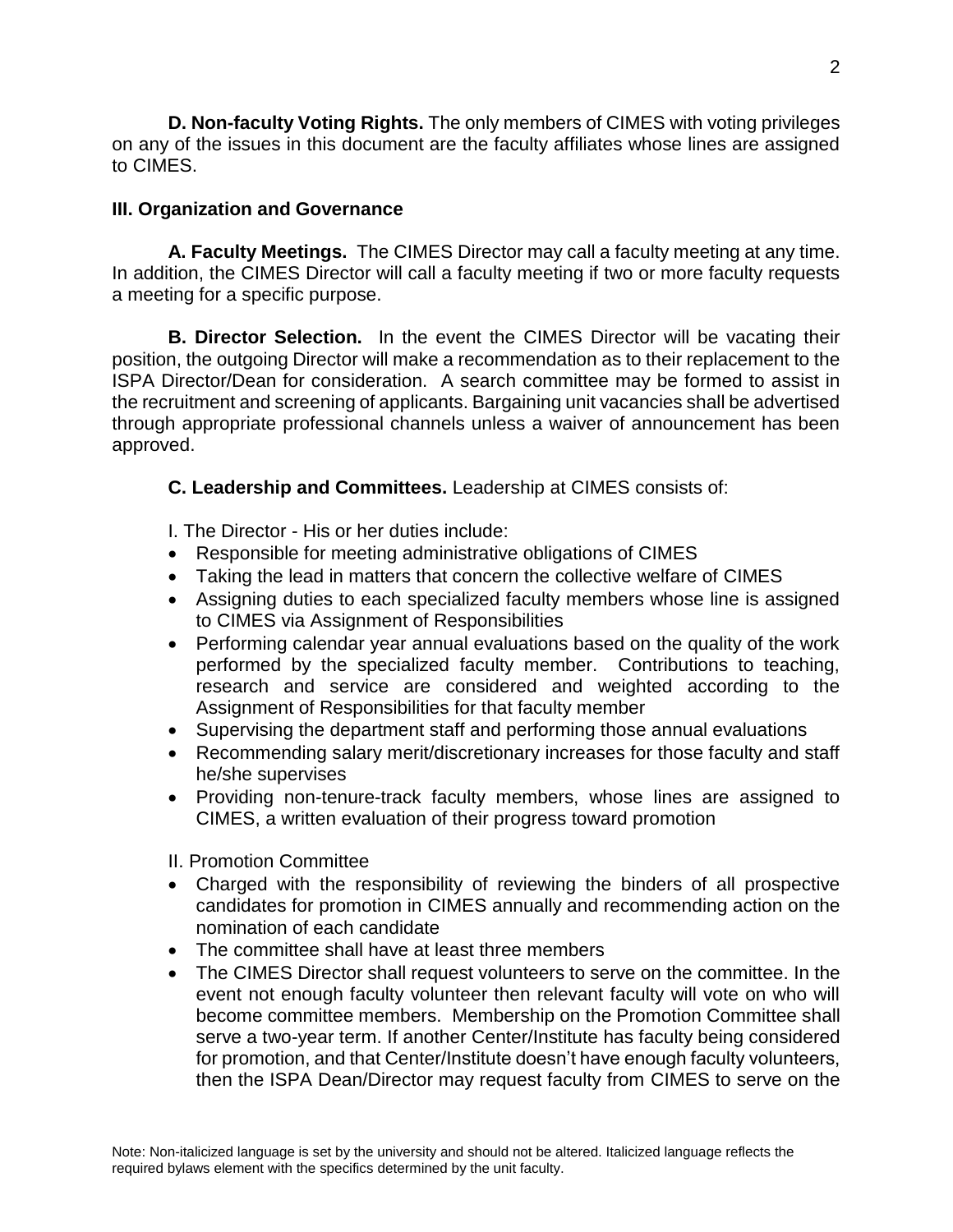committee. Membership on the Promotion Committee shall serve a two-year term.

III. Various committee and sub-committee activities related to instruction, research, creative activity, etc.

IV. The CIMES Director may establish ad hoc committees as deemed necessary to assist in the operation of CIMES

 V. Search Committees may be established by the Chairs/Directors to assist in the recruitment and screening of applicants for continuing faculty positions

**D. Faculty Recruitment.** CIMES faculty members shall be included in the process of recruitment. Bargaining unit vacancies shall be advertised through appropriate professional channels unless a waiver of announcement has been approved.

**E. Unit Reorganization.** CIMES faculty members will be involved in the decisions involving unit reorganization.

### **IV. Curriculum (if applicable)**

*N/A*

#### **V. Annual Evaluation of Specialized Faculty on Performance and Merit**

**A. Peer Involvement in Annual Performance and Merit Evaluation** Each faculty member's performance will be evaluated relative to his or her assigned duties. Each faculty member's performance will be rated annually using the following university rating scale:

Substantially Exceeds FSU's High Expectations Exceeds FSU's High Expectations Meets FSU's High Expectations Official Concern Does Not Meet FSU's High Expectations

Each faculty member will be evaluated by his/her peers within the CIMES and/or by the Center Director. The peer review will be based upon the criteria in this section and be conducted in accordance with a format and procedures decided by the relevant faculty.

The CIMES Director or the appropriate evaluator, as determined by University supervisor relationships, reviews all documentation/data submitted by the faculty member as well as pertinent information from other sources as applicable and completes the Annual Evaluation Summary Form indicating one of the applicable five performance rating categories. If a non-tenured faculty member receives a "Does Not Meet FSU's High Expectations" overall performance rating, a Performance Improvement Plan (PIP) will be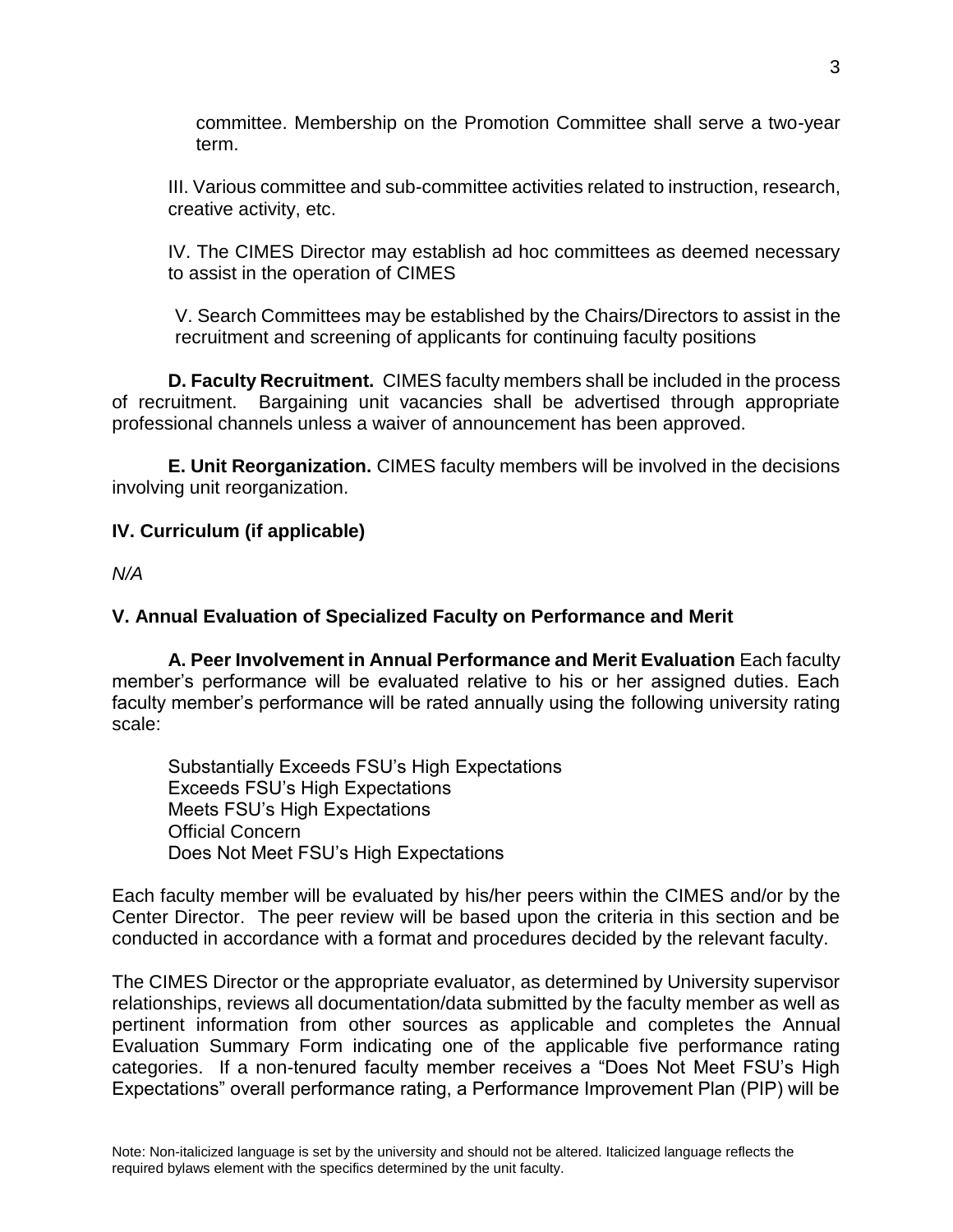discussed with the faculty member and submitted with the Annual Evaluation Summary Form for approval to all appropriate levels of administration. After the faculty member and evaluator meet, discuss the evaluation, and both parties sign, the evaluation form along with the evaluator's narrative and applicable attachments, are routed to the ISPA Director/Dean for review. After review and signature by the ISPA Director/Dean, the evaluation form and any attachments are returned to the CIMES. The faculty member receives a copy of the evaluation and the original is placed in the faculty member's confidential evaluation file. As part of this process, all faculty members eligible for promotion are apprised in writing of their progress towards promotion. The performance evaluation process is implemented as specified by guidelines provided by the Office of the Vice President for Faculty Development and Advancement.

Faculty within CIMES will develop merit recommendations for submission to the Center Director based upon the criteria in this section. Evaluation criteria and procedures shall ensure faculty members on approved leave are not penalized in the evaluation process.

The CIMES Director will submit faculty merit pay increase recommendations to the Director/Dean of ISPA for faculty members that satisfy relevant criteria. After approval, appropriate paperwork will be submitted to implement the pay increase as specified in guidelines provided by the Office of the Vice President for Faculty Development and Advancement and/or Budget and Analysis.

## **B. Criteria for Evaluation of Specialized Faculty & Merit**

**I) Teaching** – The ability to teach in an effective manner through oral and written instruction.

**II) Scholarship/Research –** Contributions to research and other creative activity including effectiveness at securing external funding and the timely completion of contractual obligations.

**III) Service/ Professional Services –** Contributions in the area of service to CIMES. Effectiveness in providing professional services to the public and private sectors of the community, state, and nation.

**IV) Other** – Other University duties, contributions, and/or effectiveness as appropriate to the assignment.

The following five categories are used when evaluating the faculty member's performance of duties:

 Meets FSU's High Expectations – This describes an individual who demonstrates the requisite knowledge and skills in his/her field of specialty and completes assigned responsibilities in a manner that is both timely and consistent with the high expectations of the university.

4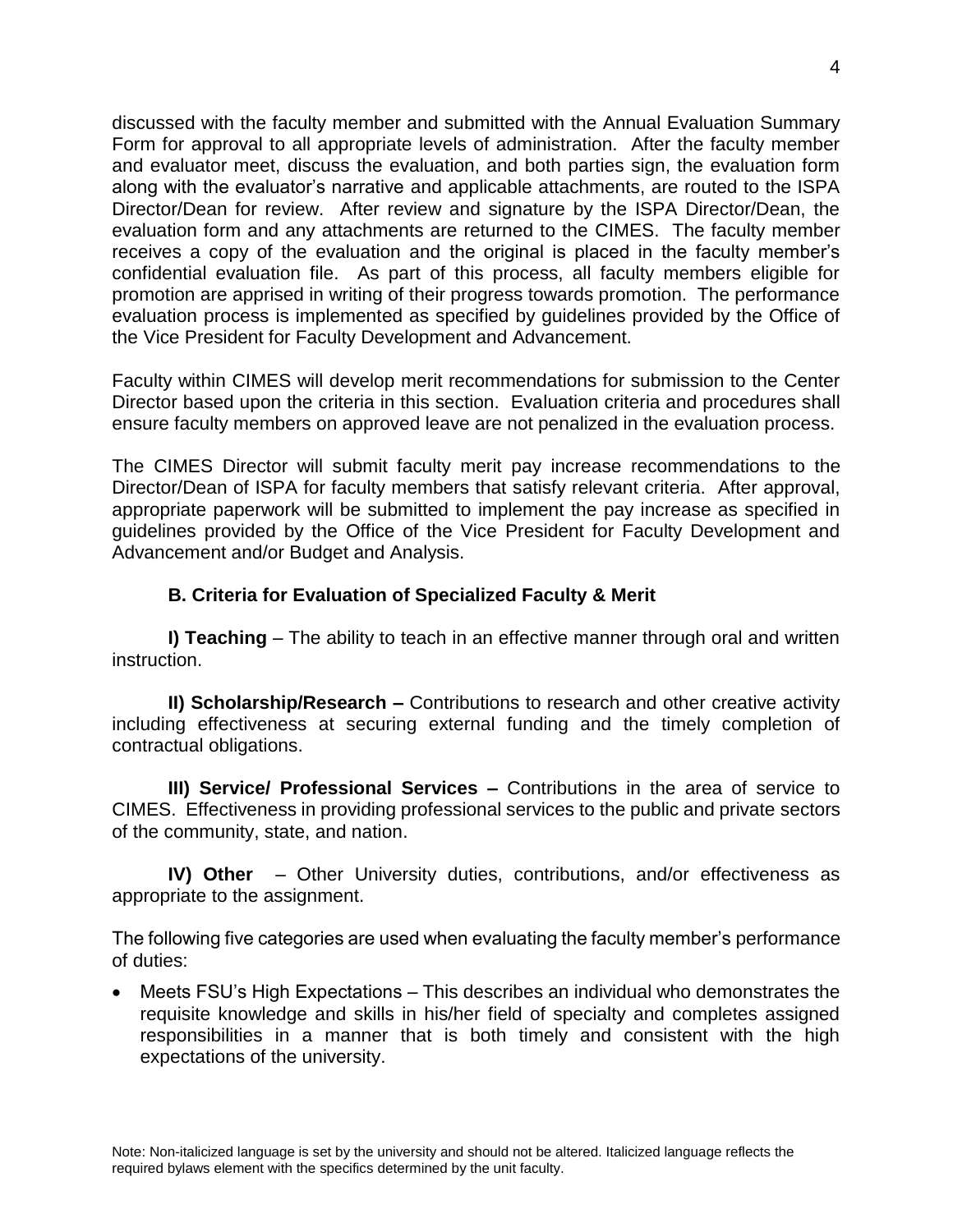- Exceeds FSU's High Expectations This describes an individual who exceeds expectations during the evaluation period by virtue of demonstrating noted achievements, as appropriate to the assignment, in teaching, research, and service, which may include several of the following: high level of research/creative activity of national importance, attaining national achievements, awards, and recognition, willingness to accept additional responsibilities, high level of commitment to the overall mission of the Department, involvement/leadership in professional associations, initiative in solving problems or developing new ideas.
- Substantially Exceeds FSU's High Expectations This describes a faculty member who far exceeds performance expectations during the evaluation period and achieves an extraordinary accomplishment or recognition, as appropriate to the assignment, in teaching, research, and service, which may include several of the following: highly significant research or creative activities of international importance; demonstrated recognition of the individual by peers as an authority in his/her field; securing significant external funding; attaining significant international achievements, awards, and recognition.
- Official Concern This describes an individual who demonstrates the requisite knowledge and skills in his/her field of specialty but is not completing assigned responsibilities in a manner that is consistent with the high standards of the university.
- Does Not Meet FSU's High Expectations This describes an individual who fails to demonstrate with consistency the knowledge, skills, or abilities required in his/her field of specialty and/or in completing assigned responsibilities.

## **VI. Promotion of Faculty**

**A. Progress Toward Promotion Letter.** Each year, every faculty member who is not yet at the highest rank for their position will receive a letter that outlines progress toward promotion and/or tenure. As part of this process, all faculty members eligible for promotion are apprised in writing of their progress towards promotion. The performance evaluation process is implemented as specified by guidelines provided by the Office of the Dean of the Faculties.

**B. Peer Involvement in Evaluation of Promotion of Faculty.** CIMES will accept recommendations for promotion every year in the Spring semester. The recommendation originates with the faculty member's immediate supervisor. The CIMES Director will review all documentation and forward his/her advice to the ISPA Director/Dean.

**C. Criteria for Promotion of Specialized Faculty.** The guidelines followed by the CIMES Promotion Committee are the same as those of the University. The following elements will be considered when recommending a specialized faculty member for promotion. These elements include, but are not limited to: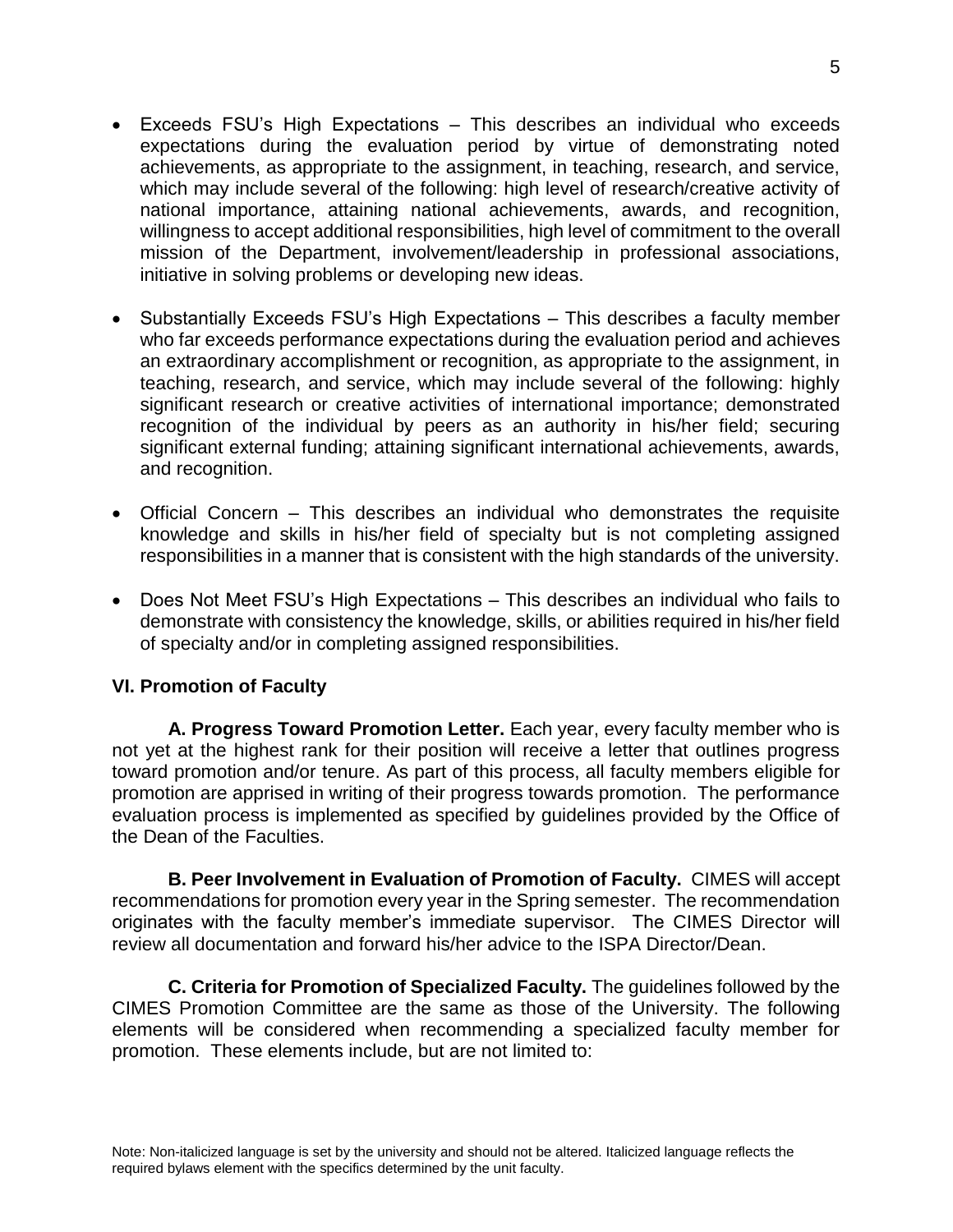# **PROFESSIONAL ACCOMPLISHMENT:**

Effectiveness in the performance of teaching duties

Relevant years of experience

Submission of contract and grant proposals for external funding

Timely completion of contractual and grant obligations

Publication of books, brochures, chapters in books, articles in refereed and un-refereed journals and/or professional publications

Features and/or citations in professional magazines, newsletters, or on professional websites

Demonstrated expertise in the area of research, creative activity, or field of specialty Presentations at meetings, workshops, or conferences of professional societies Other professional accomplishments as appropriate

# **PROFESSIONAL RECOGNITION:**

Recognition as an authority in the area of research, creative activity, or field of specialty Invited talks at meetings, workshops, conferences or within the University community Organization of workshops, seminars, professional conferences, and meetings Membership and/or positions of responsibility in professional organizations Professional honors, awards, and other recognitions

Contract and grant funding awarded from external sources including federal, state, local, and private

Other professional recognition as appropriate

## **PROFESSIONAL SERVICE:**

Service to the CIMES and the University directing/supervising undergraduate and graduate research as well as committee and sub-committee activity related to instruction, research, creative activity, etc.

Service in providing professional services to the public and private sectors of the community, state, and nation

Other service, including administrative assignments, as appropriate

# **ELIGIBILITY CRITERIA:**

## **All Specialized Faculty promotion decisions shall take into account:**

- 1. Annual evaluations.
- 2. Annual assignment of responsibility (AOR).
- 3. Fulfillment of the department/unit written promotion criteria in relation to the assignment in the supervisor's letter. (All departments/units must have written promotion criteria and procedures for all applicable Specialized Faculty available in the department/unit, posted on a single publicly accessible University Web site, and on file in the Office of the Vice President for Faculty Development and Advancement.)
- 4. Evidence of sustained effectiveness relative to opportunity and according to assignment in the supervisor's letter.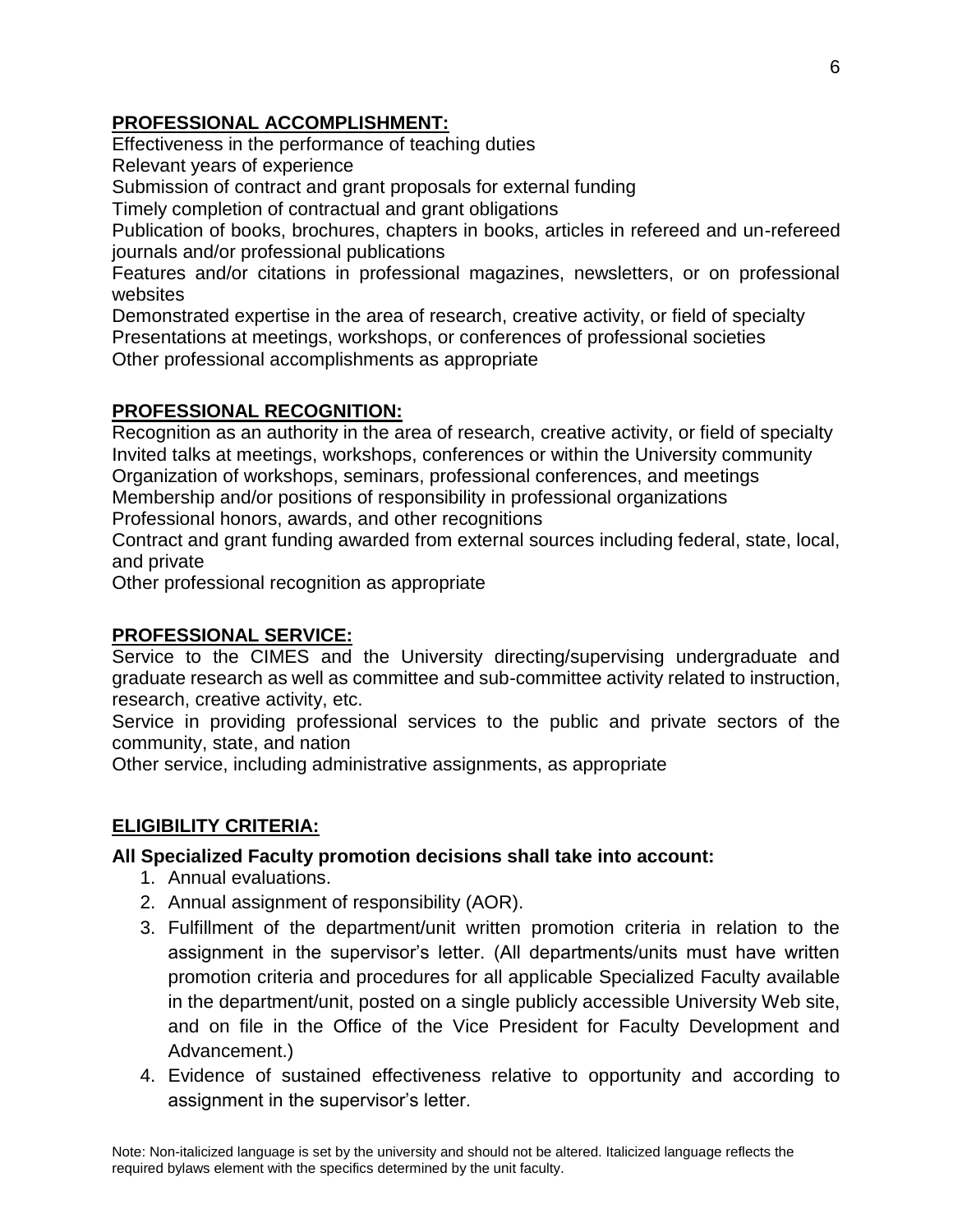5. All actions are effective the beginning of the next academic year.

## **Research Faculty or Curator track promotions shall take into account:**

- 1. Scholarly or creative accomplishments of high quality, appropriate to the field, in the form of books and peer-reviewed scholarly publications.
- 2. Success in obtaining external funding, as principal investigator or co-principal investigator on grants.
- 3. Recognized standing in the discipline and profession, as attested to by letters from outstanding scholars outside the university.
- 4. Other research-related activities, such as chapters in books, articles in refereed and non-refereed professional journals, musical compositions, exhibits of paintings and sculpture, works of performance art, papers presented at meetings of professional societies, reviews, and research and creative activity that has not yet resulted in publication, display, or performance.

# **Research Support Faculty promotion shall take into account:**

- 1. Evidence of contributions in support of research, as attested by internal letters from collaborators at FSU.
- 2. Scholarly or creative accomplishments of high quality and appropriate to the field (books and peer-reviewed scholarly publications).
- 3. Success in obtaining external funding as principal or co-principal investigator on a grant.
- 4. Other research-related activities, such as chapters in books, articles in refereed and non-refereed professional journals, musical compositions, exhibits of paintings and sculpture, works of performance art, papers presented at meetings of professional societies, reviews, and research and creative activity that has not yet resulted in publication, display, or performance.

# **Ranks**

- 1. Promotion in the specialized faculty ranks is attained through meritorious performance of assigned duties in the faculty member's present position.
- 2. Promotion to the *second rank* in each track shall be based on recognition of demonstrated effectiveness in the areas of assigned duties.
- 3. Promotion to the *third rank* in each track shall be based on recognition of superior performance in the areas of assigned duties.